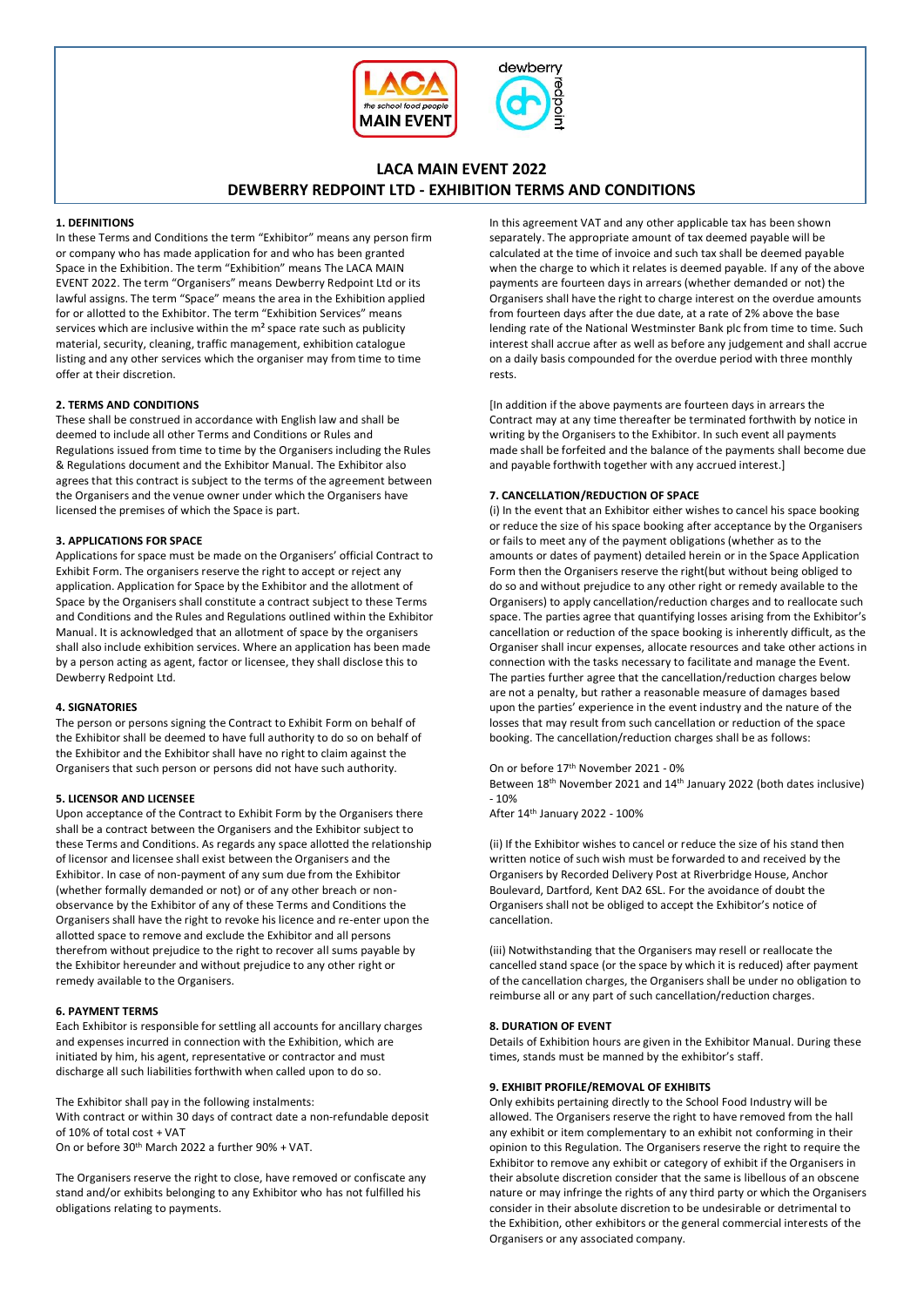### **10. RELOCATION**

For the avoidance of doubt any contract between the Organisers and the Exhibitor for space is only for the area of such space and no acceptance by the Organisers of the Exhibitor's Contract to Exhibit Form or allocation of the Exhibitor's name to any particular part of any Exhibition floor plan or stand number will constitute any agreement warranty or representation by the Organisers that the Exhibitor is entitled to exhibit at the Exhibition in such particular location and the Organisers reserve the right without being required to give notice to the Exhibitor to alter the layout of the Exhibition floor plan or position of any stand at any time.

### **11. OTHER EXHIBITORS**

Whilst the Organisers shall act in good faith, the name of any exhibitor which may appear on any floor plan or stand number or any statement made by or on behalf of the Organisers that any exhibitor is booked to attend the Exhibition provisionally or otherwise shall not constitute any warranty representation or undertaking by the Organisers that any such exhibitor will attend the Exhibition or attend at any particular location.

### **12. SPACE NOT OCCUPIED**

The Exhibitor must occupy the space allotted to him by show opening time on the first day of the Exhibition. Any Exhibitor failing to do so will be deemed to have cancelled his space booking. In this event the Terms and Conditions relating to Cancellation will apply and the Organisers may resell or reallocate such space.

### 13. PROMOTION AND REPRESENTATIONS

(i) Whilst the Organisers shall use their reasonable endeavours to organise and promote the Exhibition in such manner as they consider appropriate the Organisers reserve the right to amend or vary the manner or methods of such organisation and promotion and therefore any statements made by or on behalf of the Organisers as to audience projections or methods or timing of promotion shall constitute only general indications of the Organisers' promotion and organising strategy and shall not amount to any representation or warranty.

(ii) Any application for stand space or any acceptance thereof by the Organisers shall not be conditional on the presence or location or absence of any other exhibitor at or from the same or any other Exhibition and any reference to such conditionality shall not apply to any contract for space between the Organisers and the Exhibitor for Exhibition stand space.

#### **14. ASSIGNMENT**

The Exhibitor shall not be entitled to assign sublet or grant licences in respect of the whole or any part of the Space allocated to him, or assign or otherwise deal with his rights and obligations hereunder nor may any cards advertisements or printed matter of persons who are not bona fide Exhibitors be exhibited or distributed on any stand. This shall not apply to persons firms or companies being subsidiaries agents or principals of the Exhibitor and who are duly listed with the Contract to Exhibition Form at the time of booking. The Organisers shall be entitled to assign the benefit (subject to the burden) of the contract for space without notice to or consent from the Exhibitor.

### **15. EXCLUSION OF PERSONNEL**

The Organisers reserve the right in their absolute discretion to exclude or remove from the Exhibition any person whose presence is or is likely to be undesirable and the Organisers may exercise such rights notwithstanding that any person is the servant agent or contractor of the Exhibitor or otherwise in any way connected or associated with the Exhibitor.

#### **16. ERECTION OF STANDS**

All Stands - No Exhibitor will be permitted to display any exhibit in such a manner as in the opinion of the Organisers obstruct the light or impede the view along the open spaces or gangways or to occasion inconvenience or otherwise affect the display of other exhibitors.

Shell Scheme Stands - A dimensioned drawing and full details of the Organisers' shell scheme stand will be provided to each Exhibitor in the Exhibitor Manual. Exhibitors may be permitted to appoint another contractor for interior work to the shell scheme subject to the Organisers' prior written consent being obtained.

Space Only – Exhibitors must provide the organisers with full details of their stand contractors and sub-contractors. Exhibitors must also ensure their contractors and sub-contractors are aware of and comply with all Terms and Conditions and Rules and Regulations for the exhibition as issued from time to time by the Organisers.

# **17. FIRE PRECAUTIONS**

All materials used for building, decorating or covering stands must be of non-flammable material. Exhibitors must comply with all instructions given by the relevant authorities to avoid the risk of fire or any other risk.

### **18. DANGEROUS MATERIALS**

The following are excluded from the Exhibition: explosives, detonating or fulminating compounds, and all dangerous or harmful substances, including primings, fireworks, etc. primings, fireworks, matches and similar objects can only be exhibited in the form of imitations, and on condition that they contain no inflammable matter.

### **19. ATTENDANCE**

The Exhibitor acknowledges that the Organisers shall not be held responsible for the failure of all or any other contracted exhibitors to attend the Exhibition or the failure of any number of attendees to attend the Exhibition for any reason.

# **20. POSTPONEMENT OR ABANDONMENT OR VARIATION OF DAYS**

The Exhibitor shall not have any claim against the Organisers in respect of any loss or damage whatsoever consequent upon the Exhibition failing (for whatsoever reason) to be held or the Exhibition venue being or becoming wholly or partially unavailable for the holding of the Exhibition for whatsoever reason. If by re-arrangement or postponement of the period of the Exhibition or by substitution of an alternative venue for the Exhibition or by means of any other reasonable matter or thing the Exhibition can be held the contracts for space shall be binding upon all parties save that the same shall be deemed to be varied so as to allow for any necessary change in venue, dates or period of the Exhibition, stand size, location or otherwise.

### **21. INDEMNITY**

The Exhibitor shall fully and effectually indemnify the Organisers against all costs claims demands proceedings and losses whatsoever made against or incurred by the Organisers as a result of the Exhibitor exhibiting advertising promoting selling or supplying any goods or services at the Exhibition.

### **22. INSURANCE AND EXCLUSIONS**

(i) Exhibitors and any stand sharers shall make sure that they are fully covered by insurance including, but not restricted to, all risks on their property, exhibits or articles of any kind, employers' liability, minimum of 2,000,000 pounds public liability and comprehensive protection against any loss or damage caused by any circumstance whatsoever whether by reason of fire, water, theft, accident or any other cause. The Exhibitor and any stand sharers shall insure against, indemnify and hold the Organisers harmless in respect of all costs, claims, demands and expenses to which the Organisers may in any way be subject as a result of any loss or injury arising to any person (including members of the public or the Organisers, staff, agents or contractors) or property howsoever caused as a result of any act or default of the Exhibitor, his servants, agents or contractors or invitees. If the Organisers so demand the Exhibitor shall provide proof to the Organisers that the Exhibitor has adequate insurance cover. In addition, Exhibitors may wish to take insurance for losses and wasted expenditure in the event of the Exhibition being cancelled, abandoned or curtailed. Exhibitors must ensure that their temporary staff and the staff of their agents or contractors are insured against claims for employers liability and/or workman's compensation. The period for which such insurance shall be maintained shall run from the time the Exhibitor or any of his servants, agents or contractors first enters the Exhibition grounds, and continue until he has vacated the Exhibition grounds and all his exhibits and property have been properly removed.

(ii) The Organisers their servants or agents shall not be liable for any loss or damage (including consequential or indirect loss or damage) suffered by the Exhibitor his agents, contractors or invitees whether such loss or damage arises from breach of a duty in contract or tort or in any other way (including loss or damage arising from the Organisers negligence) and which shall include (but not by way of limitation) loss of profits; loss of contracts, loss of or damage to property or goods of the Exhibitor or any other person, or (but only so far as such injury is not caused by the Organisers' negligence) personal injury to the Exhibitor or any other person.

(iii) The Organisers shall not in any event be held responsible for any restriction or conditions which prevent the construction, erection, completion, alteration or dismantling of stands or the entry, siting or removal of exhibits, or for failure of any services or amenities provided or